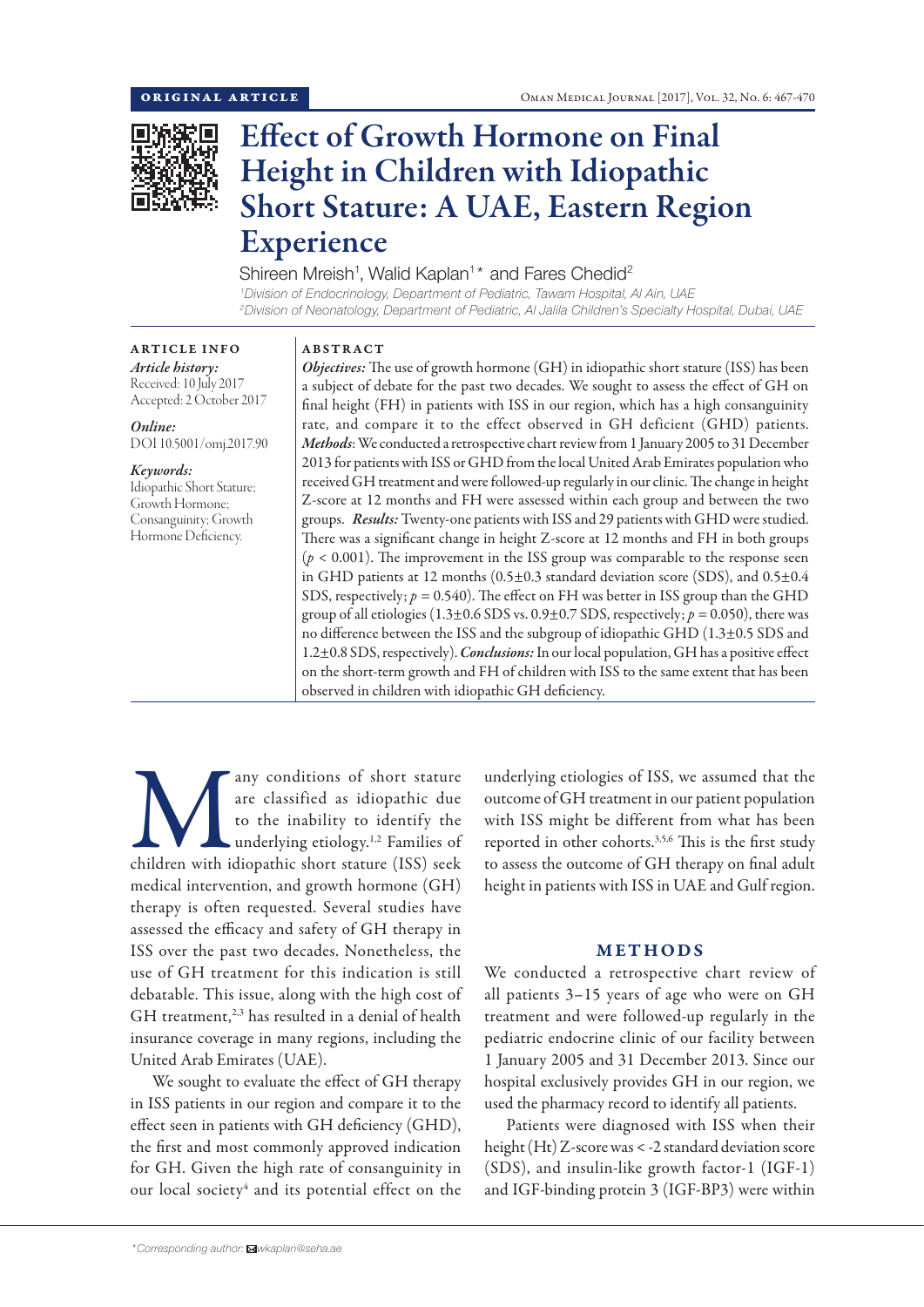the normal age and gender-matched range, plus one or more of the following criteria:

- 1. Peak GH response  $\geq 10 \,\mathrm{mcg/L}$  on a standard, two stimulants GH provocative test.
- 2. Confirmed family history of ISS in one sibling.
- 3. Non-delayed bone age.

Patients were excluded if they took medications known to affect growth (such as steroids or immunesuppressants), had chronic systemic comorbidities, and/or did not maintain regular follow-ups.

The diagnosis of GHD was established when the peak response to two stimulants GH provocative test was < 10 mcg/L in children with congenital or acquired pituitary disorder, Ht Z-score < -2SDS, or confirmed low growth velocity (GV).

The effect of GH therapy was evaluated by calculating the difference in Ht Z-score after 12 months  $(\Delta Ht 0-12)$  to determine the short-term value and upon reaching final height (ΔHt 0-FH) for the long-term value. FH was assumed when the GV was equivalent to < 2 cm/year, and bone age was greater than 14 years in females and 16 years in males. We also compared the ΔHt 0-12, and ΔHt 0-FH between patients with ISS patients and those with GHD (idiopathic or secondary to a congenital or acquired pituitary disorder).

Data were analyzed using SPSS Statistics (IBM Corp. Released 2013. IBM SPSS Statistics for Windows, Version 24.0. Armonk, NY: IBM Corp.). Height was expressed as mean (SD). Other characteristics were expressed as median and interquartile range (IQR). Baseline characteristics were analyzed using the independent sample *t*-test for continuous data and chi-square test for nominal data. Auxological characteristics were analyzed using the paired *t*-test or independent sample *t*-test, as appropriate. Comparison between height SDS differences (ΔHt SDS) at different durations of GH treatment within the groups was done using the general linear model (repeated measure ANOVA). The assumptions of normality, sphericity, and homoscedasticity were met. ΔHt SDS at different durations between patients with ISS and patients with GHD were tested with multivariate analysis. Statistical significance was considered at *p*-value ≤ 0.050.

The study was approved by Al Ain Medical District Human Research Ethics Committee – Protocol No. 13/50 (CRD 256/13).



Figure 1: Height (Ht) gain at 12-months and final height (FH) in patients with idiopathic short stature.

#### RESULTS

Between 2005 and 2013, 21 patients were diagnosed with and treated for ISS while 29 patients were treated for GHD of different etiologies. Out of 21 ISS patients, nine were females and 12 were males; 12 were Emiratis. The median (IQR) age patients started GH treatment was 12.4 (10.4–13.6) years, and the median bone age was 10.6 (7.5–12.0) years. Fifteen patients were followed until they reached final adult height.

The  $\Delta Ht$  0-12 improved from -2.7 (0.6) SDS to -2.2 (0.7) SDS (*p* < 0.001), and the ΔHt 0-FH in the subgroup of patients who reached FH also improved from -2.7 (0.6) SDS to -1.3 (0.5) SDS (*p* < 0.0010) [Figure 1].

Table 1: Comparison of the baseline characteristics and the change in height (Ht) Z-score between patients in the ISS and GHD group.

| <b>Variables</b>                                                                                            | <b>ISS</b><br>$n = 21$ | <b>GHD</b><br>$n = 29$ | <i>p</i> -value |
|-------------------------------------------------------------------------------------------------------------|------------------------|------------------------|-----------------|
| Age, median<br>$(IQR)$ , years                                                                              | $12.4(10.4-13.6)$      | $10.6(7.5-12.0)$       | 0.060           |
| Tanner scale<br>I or II, %                                                                                  | 81.0                   | 96.0                   | 1.000           |
| Baseline Ht<br>Z-score                                                                                      | $-2.7 \pm 0.6$         | $-2.5 \pm 0.9$         | 0.110           |
| Ht Z-score<br>after 12<br>months                                                                            | $-2.2 \pm 0.7$         | $-1.9 \pm 0.8$         | 0.320           |
| Final Ht<br>Z-score, n                                                                                      | $-1.4 \pm 0.5$ (15)    | $-1.5 \pm 1.0$ (18)    | 0.600           |
| $\triangle$ Ht 0-12                                                                                         | $0.5 \pm 0.3$          | $0.5 \pm 0.4$          | 0.540           |
| $\Delta H$ t 0-FH                                                                                           | $1.3 \pm 0.6$          | $0.9 \pm 0.7$          | 0.050           |
| ISS: idiopathic short stature; GHD: growth hormone deficient; FH: final<br>height; IQR: interquartile range |                        |                        |                 |



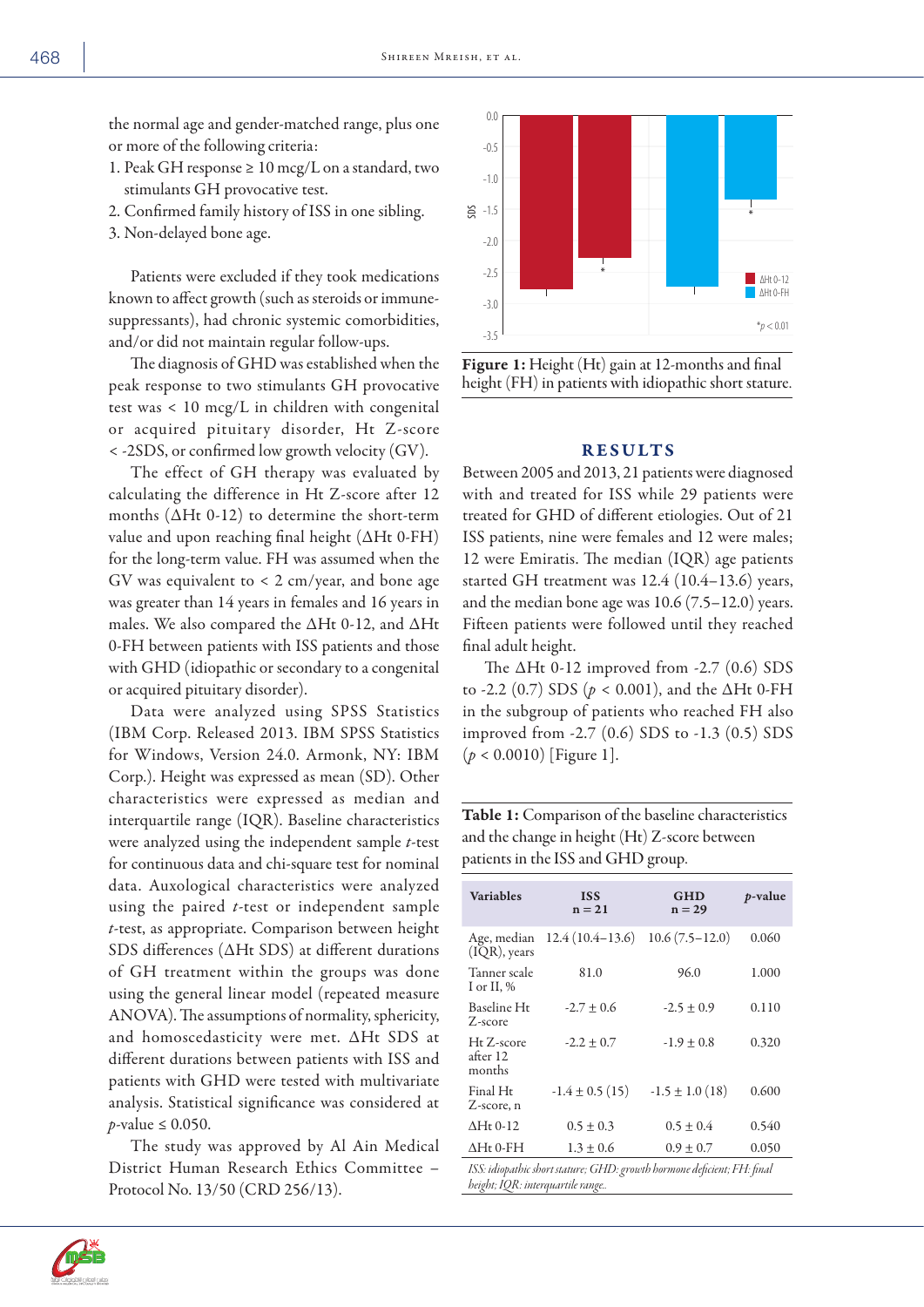

Figure 2: Change in standard deviation score (SDS) from baseline to 12-months post-treatment in patients with idiopathic short stature (ISS) and growth hormone deficient (GHD).

A total of 29 patients (14 females, 15 males; out of 29 patients, 20 were Emiratis) had GHD, 18 of whom reached final adult height. Table 1 summarizes the comparison between the two groups. Patients in the ISS group had a higher median age and fewer were prepubertal compared to the GHD group; however, the difference was not statistically significant for either factor.

There was no statistical significance in the ΔHt 0-12 between the two groups ( $p = 0.540$ ). However, ΔHt 0-FH was significantly higher in ISS group, *p =* 0.050 [Figure 2].

When we segregated patients with idiopathic GHD ( $n = 8$ ), we found no significant difference in ΔHt 0-FH, 1.3 (0.5) SDS in ISS, and 1.2 (0.8) SDS in idiopathic GHD,  $p = 0.710$ .

## DISCUSSION

To the best of our knowledge, this is the first study that looked at the long-term effect of GH therapy in patients with ISS in the UAE and Gulf Region.

Short stature is one of the most common complaints that present to pediatric endocrinologists. The underlying etiologies cannot be identified occasionally,<sup>2,7</sup> and the condition is listed as familial short stature and/or constitutional growth delay.<sup>1,2,8</sup> It is estimated that 60–80% of short children who are at or below -2 SDS are diagnosed as ISS.7

In spite of the US Food and Drug Administration approval of GH therapy for the treatment of ISS in 2003, the decision to use GH for this indication continues to be an area of debate due to the variable outcome findings<sup>9</sup> and the high cost of treatment, which can exceed \$35000 per inch gained in adult height.<sup>2,3</sup>

We conducted this retrospective cohort study to assess the effect of GH therapy in patients with ISS in our community, which has a high rate of consanguinity. We found that GH improved the Ht Z-score significantly in the first year of treatment, and the effect was maintained, and even improved, toward adult height. While our findings are similar to those of Sotos et al,<sup>6</sup> they are clearly better than what has been reported in several other cohorts internationally.3,5,10,11 This difference might be attributed, at least partially, to a consanguinityrelated higher prevalence of genetic conditions that have a better response to GH therapy in our local population. Future genetic work-up on cases of ISS in children of consanguineous couples might shed more light on this area.

Unlike other studies,<sup>12,13</sup> we found that the impact of GH treatment on FH was higher in patients with ISS compared to GHD of all etiologies. This was despite the fact that patients with GHD were younger and higher percentage were prepubertal at the commencement of treatment, two factors that significantly affected the outcome of GH treatment.2,13–15 This result might be because some patients with GHD had underlying etiologies that led to an earlier suspicion and diagnosis of their GH status, those patients were started on GH therapy at an earlier stage and a relatively better height SDS hence, the gain in height was less noticeable. Another possibility is that more than half of this cohort had multiple pituitary hormonal deficiencies, and they were less compliant taking their multiple medications, including the daily administration of GH. Additionally, they were more predisposed to the potential effect of the other comorbidities on the normal growth process. To further investigate this point, we compared ΔHt 0-FH between the subgroup of patients with idiopathic (isolated) GHD and those with ISS and found no difference.

Few studies have shown that there is a correlation between the response to treatment in the first year, and the achieved FH,<sup>5,13,16,17</sup> and our results were consistent with those findings. In spite of the relatively advanced age of our patients when they were started on GH treatment, the improvement in height SDS exceeded the suggested value of a successful treatment of  $0.3-0.5$  SDS,<sup>2,13</sup> while the average used dose of GH was similar to that used